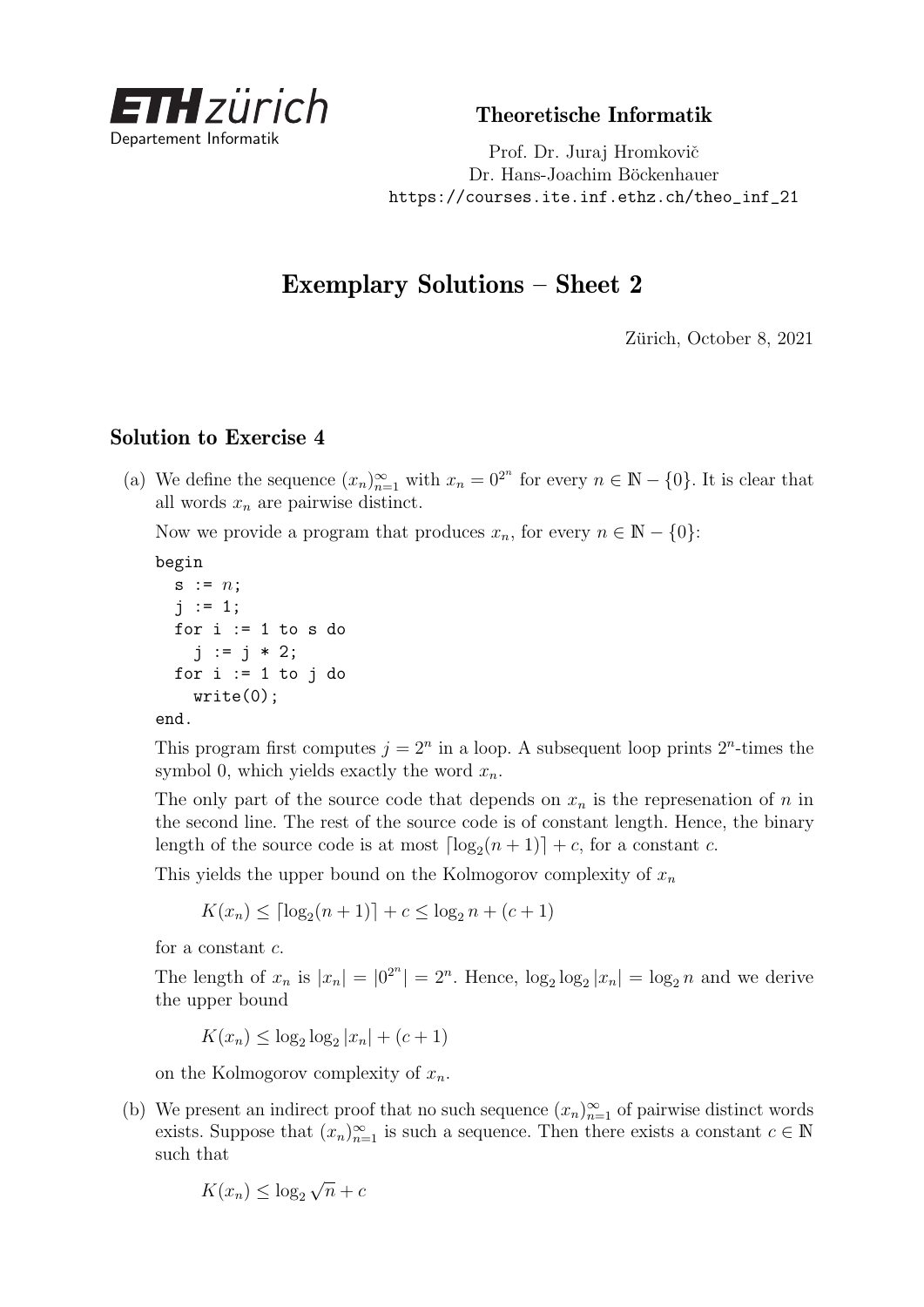holds for all  $n \in \mathbb{N} - \{0\}.$ For a fixed  $n \in \mathbb{N} - \{0\}$  and  $t := \log_2 \sqrt{1 - \log_2 \sqrt{1 - \log_2 \sqrt{1 - \log_2 \sqrt{1 - \log_2 \sqrt{1 - \log_2 \sqrt{1 - \log_2 \sqrt{1 - \log_2 \sqrt{1 - \log_2 \sqrt{1 - \log_2 \sqrt{1 - \log_2 \sqrt{1 - \log_2 \sqrt{1 - \log_2 \sqrt{1 - \log_2 \sqrt{1 - \log_2 \sqrt{1 - \log_2 \sqrt{1 - \log_2 \sqrt{1 - \log_2 \sqrt{1 - \log_2 \sqrt{1 - \log_2 \sqrt{1 - \log_2$  $\overline{n}$  + *c*, there are at most

$$
\sum_{i=0}^{t} 2^{i} = 2^{t+1} - 1 = 2^{\log_2 \sqrt{n} + c + 1} - 1 = \sqrt{n} \cdot 2^{c+1} - 1
$$

source codes of binary length at most *t*, thus there are at most  $\sqrt{n} \cdot 2^{c+1} - 1$  pairwise distinct words that are produced by source codes of binary length at most *t*. For a  $\alpha$  sufficiently large *n*, which only depends on the constant *c*, we have  $\sqrt{n} \cdot 2^{c+1} - 1 < n$ and this is a contradiction to the fact that the *n* words  $x_1, \ldots, x_n$  are pairwise distinct and  $K(x_i) \leq t$  holds for all  $i \in \{1, \ldots, n\}$ , i.e.,  $x_1, \ldots, x_n$  are produced by source codes of binary length at most *t*.

## Solution to Exercise 5

We present an indirect proof of the statement. Suppose that there are infinitely many random numbers in the set  $\{n^2 \mid n \in \mathbb{N}\}$ . By definition, this means that there are infinitely many  $n \in \mathbb{N}$  such that

<span id="page-1-0"></span>
$$
K(n^{2}) \ge \lceil \log_2(n^{2} + 1) \rceil - 1 \ge 2 \cdot \log_2 n - 1 \tag{1}
$$

holds.

Furthermore, for every  $n \in \mathbb{N}$ , the number  $n^2$  can be produced by a program  $C_n$  that contains the binary representation of *n*, computes the number  $n^2$ , and prints it. All parts of this program except for the representation of *n* are of constant length. Hence, the binary length of  $C_n$  is  $\lceil \log_2(n+1) \rceil + c \leq \log_2 n + (c+1)$ , for some constant *c*. It follows that

<span id="page-1-1"></span>
$$
K(n^2) \le \log_2 n + (c+1)
$$
\n(2)

holds.

The two bounds [\(1\)](#page-1-0) and [\(2\)](#page-1-1) on the Kolmogorov complexity yield

 $2 \cdot \log_2 n - 1 \le \log_2 n + (c+1)$ 

for infinitely many  $n \in \mathbb{N}$ . This further implies that

 $\log_2 n \leq c+2$ 

must also hold for these infinitely many  $n$ , but this is impossible because  $c$  is a constant while  $\log_2 n$  grows arbitrarily for increasing *n*. Hence, our assumption is false and the statement to be proved holds.

## Solution to Exercise 6

There clearly exists a program  $A_L$  that, for a given word  $x \in \sum_{\text{bool}}^*$ , decides whether  $x \in L$ . By Theorem 2.65, the *n*-th word  $x_n$  from  $L$  with respect to the canonical order satisfies

$$
K(x_n) \leq \lceil \log_2(n+1) \rceil + c \leq \log_2(n) + (c+1),
$$

for some constant *c* independent of *n*.

Now we bound *n* in terms of  $|x_n|$  by estimating the number of words that have the form  $1^{i}0^{j}1^{k}$  and their length  $i + j + k$  is at most  $|x_{n}|$ . The first *n* words  $x_{1}, \ldots, x_{n}$  in *L* with